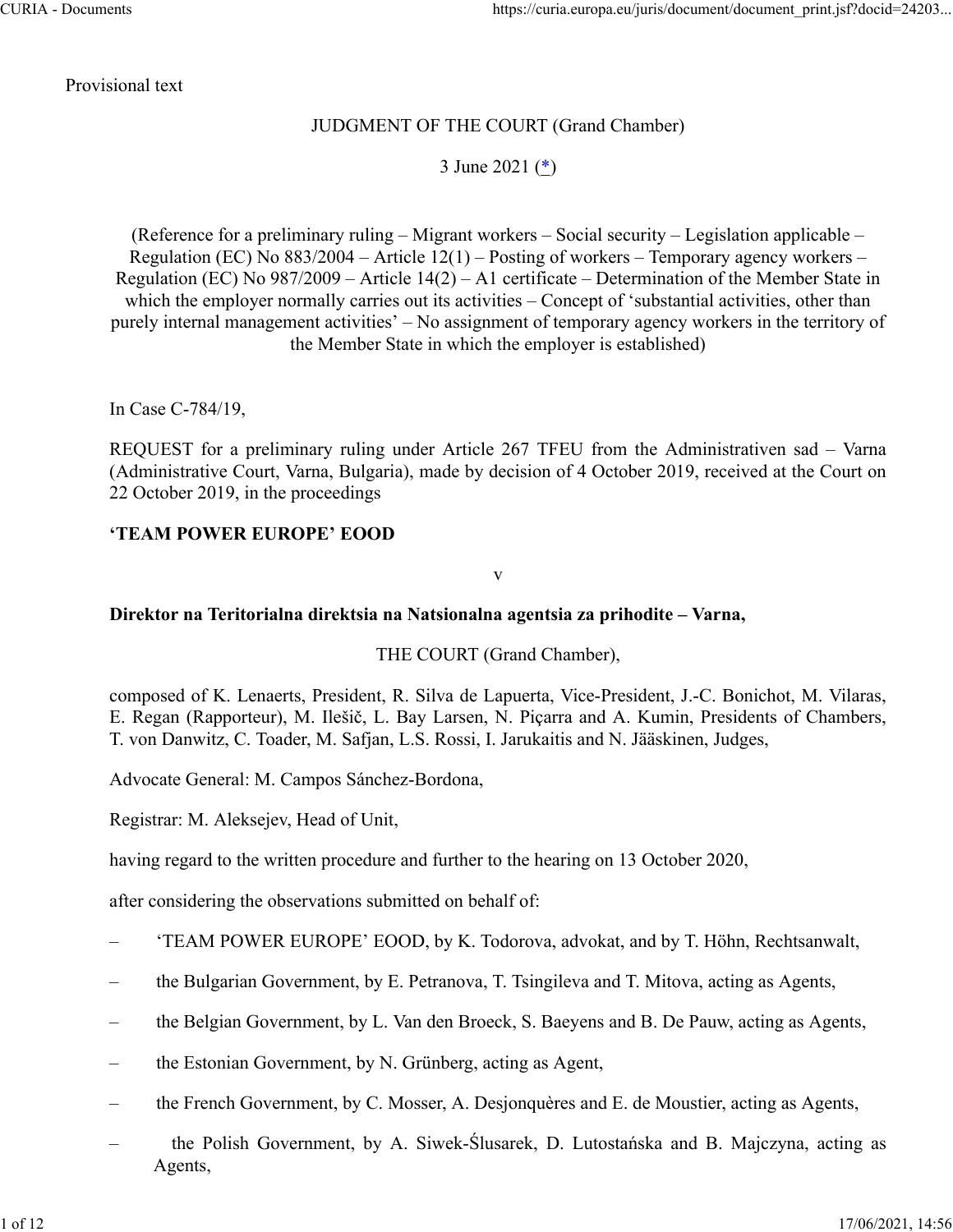- the Finnish Government, by M. Pere, acting as Agent,
- the European Commission, by D. Martin and Y.G. Marinova, acting as Agents,

after hearing the Opinion of the Advocate General at the sitting on 10 December 2020,

gives the following

## **Judgment**

- 1 This request for a preliminary ruling concerns the interpretation of Article 14(2) of Regulation (EC) No 987/2009 of the European Parliament and of the Council of 16 September 2009 laying down the procedure for implementing Regulation (EC) No 883/2004 on the coordination of social security systems (OJ 2009 L 284, p. 1).
- 2 The request has been made in proceedings between 'TEAM POWER EUROPE' EOOD ('Team Power Europe'), a company incorporated under Bulgarian law established in Varna (Bulgaria), and the Direktor na Teritorialna direktsia na Natsionalna agentsia za prihodite – Varna (Director of the Territorial Directorate of the National Public Revenue Agency for the City of Varna, Bulgaria) ('the Director') concerning the latter's refusal to issue a certificate attesting that Bulgarian social security legislation is applicable to a temporary agency worker employed by that agency for the period during which that worker is assigned to a user undertaking established in Germany.

## **Legal context**

## *European Union law*

## *Regulation (EC) No 883/2004*

- 3 Regulation (EC) No 883/2004 of the European Parliament and of the Council of 29 April 2004 on the coordination of social security systems (OJ 2004 L 166, p. 1, and corrigendum OJ 2004 L 200, p. 1), as amended by Regulation (EU) No 465/2012 of the European Parliament and of the Council of 22 May 2012 (OJ 2012 L 149, p. 4) ('Regulation No 883/2004'), repealed, with effect from 1 May 2010, Council Regulation (EEC) No 1408/71 of 14 June 1971 on the application of social security schemes to employed persons and their families moving within the Community, in the version as amended and updated by Council Regulation (EC) No 118/97 of 2 December 1996 (OJ 1997 L 28, p. 1) ('Regulation No 1408/71').
- 4 Recitals 1 and 45 of Regulation No 883/2004 read as follows:
	- '(1) The rules for coordination of national social security systems fall within the framework of free movement of persons and should contribute towards improving their standard of living and conditions of employment.

…

(45) Since the objective of the proposed action, namely the coordination measures to guarantee that the right to free movement of persons can be exercised effectively, cannot be sufficiently achieved by the Member States and can therefore, by reason of the scale and effects of that action, be better achieved at [Union] level, the [Union] may adopt measures in accordance with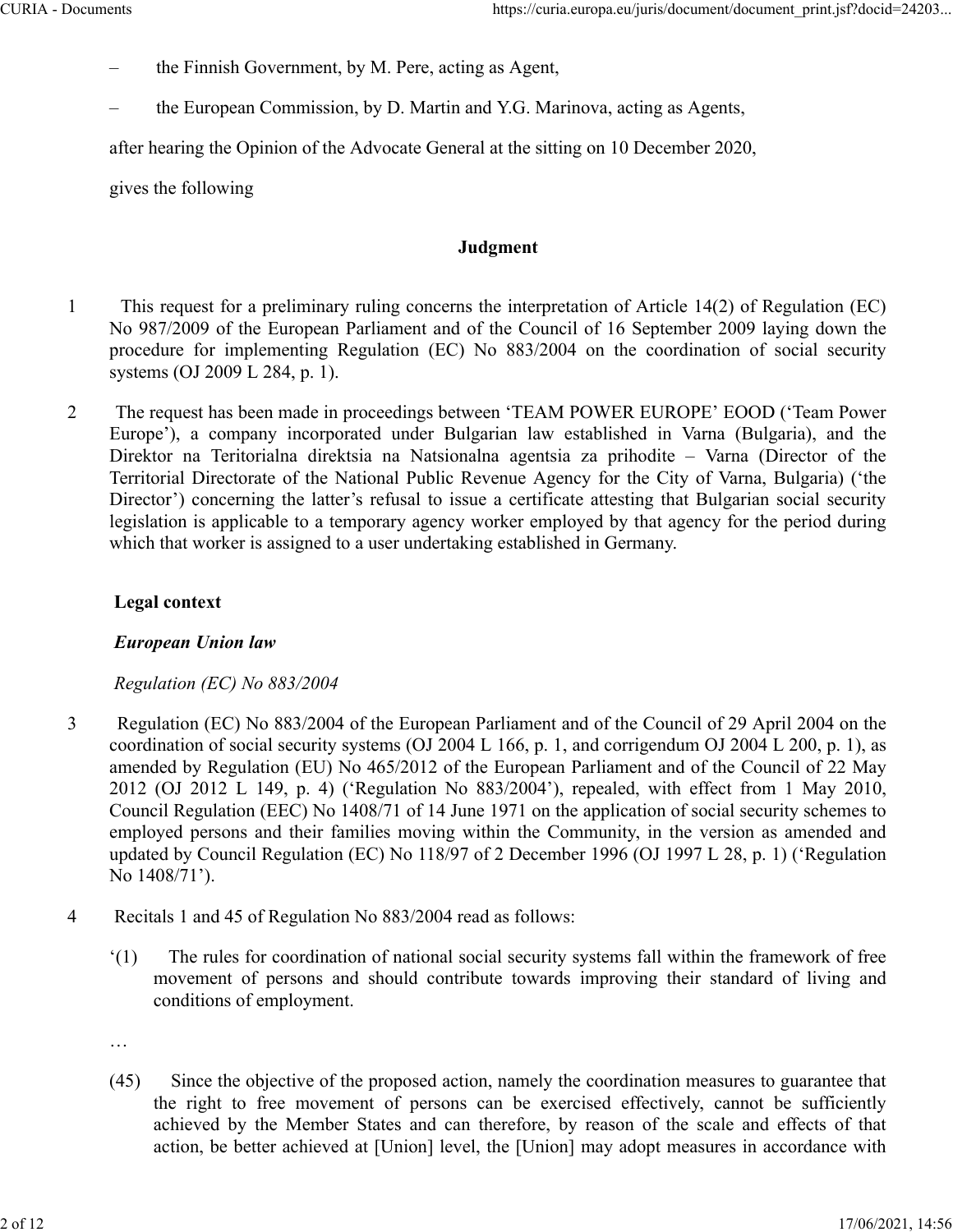the principle of subsidiarity as set out in Article 5 of the Treaty. …'

5 Article 2 of that regulation, entitled 'Persons covered', which appears in Title I thereof, itself entitled 'General provisions', provides in paragraph 1:

'This Regulation shall apply to nationals of a Member State, stateless persons and refugees residing in a Member State who are or have been subject to the legislation of one or more Member States, as well as to the members of their families and to their survivors.'

- 6 Title II of that regulation, entitled 'Determination of the legislation applicable', comprises Articles 11 to 16 of that regulation.
- 7 Under the heading 'General rules', Article 11 of that regulation provides:

'1. Persons to whom this Regulation applies shall be subject to the legislation of a single Member State only. Such legislation shall be determined in accordance with this Title.

…

- 3. Subject to Articles 12 to 16:
- (a) a person pursuing an activity as an employed or self-employed person in a Member State shall be subject to the legislation of that Member State;

…'

8 Article 12 of Regulation No 883/2004, entitled 'Special rules', provides in paragraph 1:

'A person who pursues an activity as an employed person in a Member State on behalf of an employer which normally carries out its activities there and who is posted by that employer to another Member State to perform work on that employer's behalf shall continue to be subject to the legislation of the first Member State, provided that the anticipated duration of such work does not exceed 24 months and that he/she is not sent to replace another posted person.'

9 That provision replaced Article 14(1)(a) of Regulation No 1408/71, according to which 'a person employed in the territory of a Member State by [an] undertaking to which he is normally attached who is posted by that undertaking to the territory of another Member State to perform work there for that undertaking shall continue to be subject to the legislation of the first Member State, provided that the anticipated duration of that work does not exceed 12 months and that he is not sent to replace another person who has completed his term of posting'.

#### *Regulation No 987/2009*

- 10 Title II of Regulation No 987/2009, entitled 'Determination of the legislation applicable', comprises Articles 14 to 21 thereof.
- 11 Article 14 of that regulation, entitled 'Details relating to Articles 12 and 13 of [Regulation No 883/2004]', provides in paragraph 2:

'For the purposes of the application of Article 12(1) of Regulation [No 883/2004], the words "which normally carries out its activities there" shall refer to an employer that ordinarily performs substantial activities, other than purely internal management activities, in the territory of the Member State in which it is established, taking account of all criteria characterising the activities carried out by the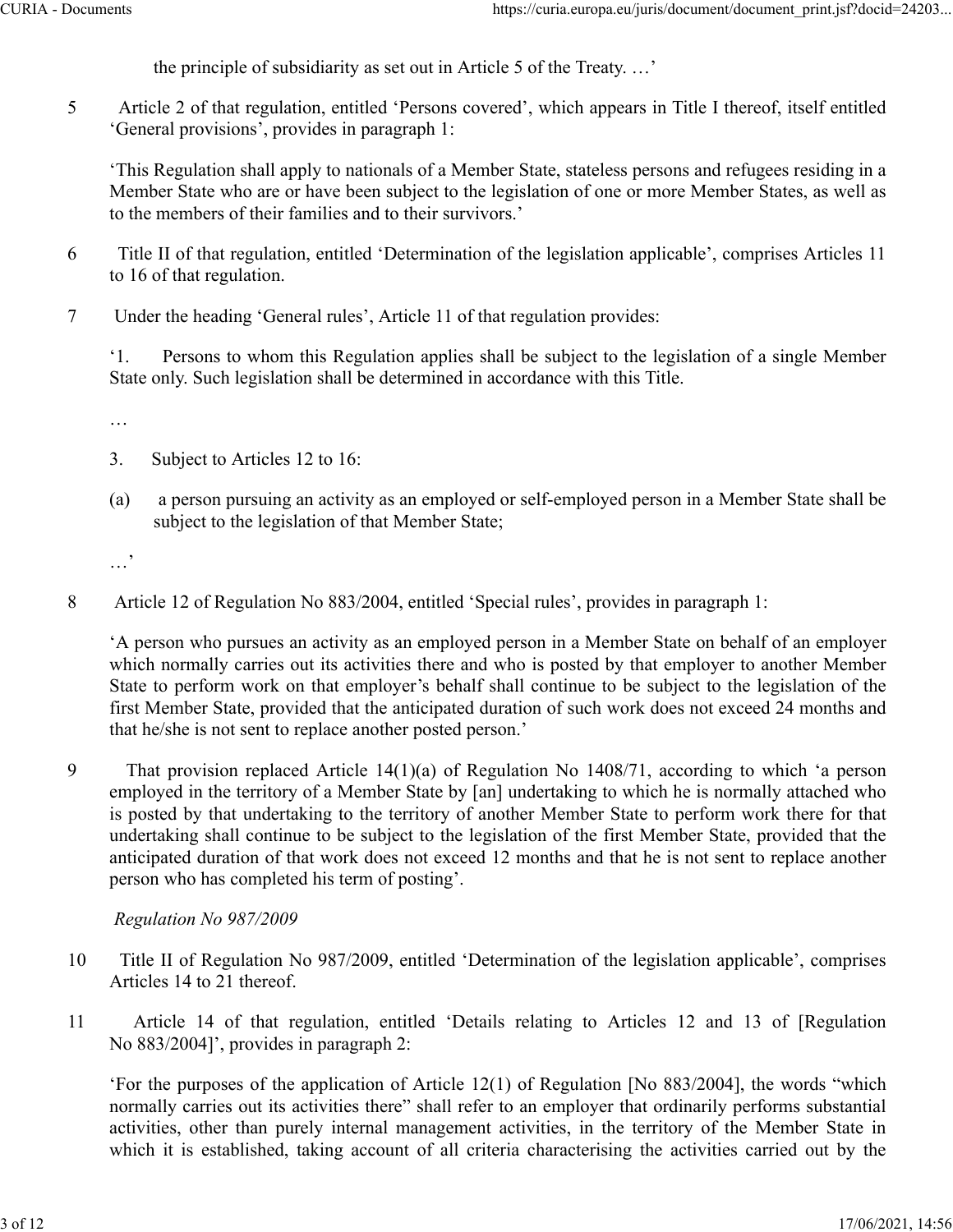undertaking in question. The relevant criteria must be suited to the specific characteristics of each employer and the real nature of the activities carried out.'

12 Article 19 of Regulation No 987/2009, entitled 'Provision of information to persons concerned and employers', provides in paragraph 2:

'At the request of the person concerned or of the employer, the competent institution of the Member State whose legislation is applicable pursuant to Title II of [Regulation No 883/2004] shall provide an attestation that such legislation is applicable and shall indicate, where appropriate, until what date and under what conditions.'

13 That attestation is given by means of a certificate known as an 'A1 certificate'.

*Directive 2008/104/EC*

14 Article 3(1) of Directive 2008/104/EC of the European Parliament and of the Council of 19 November 2008 on temporary agency work (OJ 2008 L 327, p. 9) provides:

'For the purposes of this Directive:

…

- (b) "temporary-work agency" means: means any natural or legal person who, in compliance with national law, concludes contracts of employment or employment relationships with temporary agency workers in order to assign them to user undertakings to work there temporarily under their supervision and direction;
- (c) "temporary agency worker" means a worker with a contract of employment or an employment relationship with a temporary-work agency with a view to being assigned to a user undertaking to work temporarily under its supervision and direction;

…'

# *Bulgarian law*

15 Under Article 107p of the Kodeks na truda (Employment Code):

'(1) An employment contract concluded with a temporary-work agency must stipulate that the worker will be sent to a user undertaking to work there temporarily under the user undertaking's supervision and direction.

…

(7) Temporary-work agencies shall carry on their activity after they have registered with the Employment Agency (Agentsia po zaetostta), in accordance with the conditions and detailed rules laid down by the Law on the promotion of employment (zakon za nasarchvane na zaetostta).'

## **The dispute in the main proceedings and the question referred for a preliminary ruling**

16 Team Power Europe has been registered in the company register of the Republic of Bulgaria since 22 May 2017. Its commercial purpose is the provision of temporary work and work placement services in that Member State and in other countries.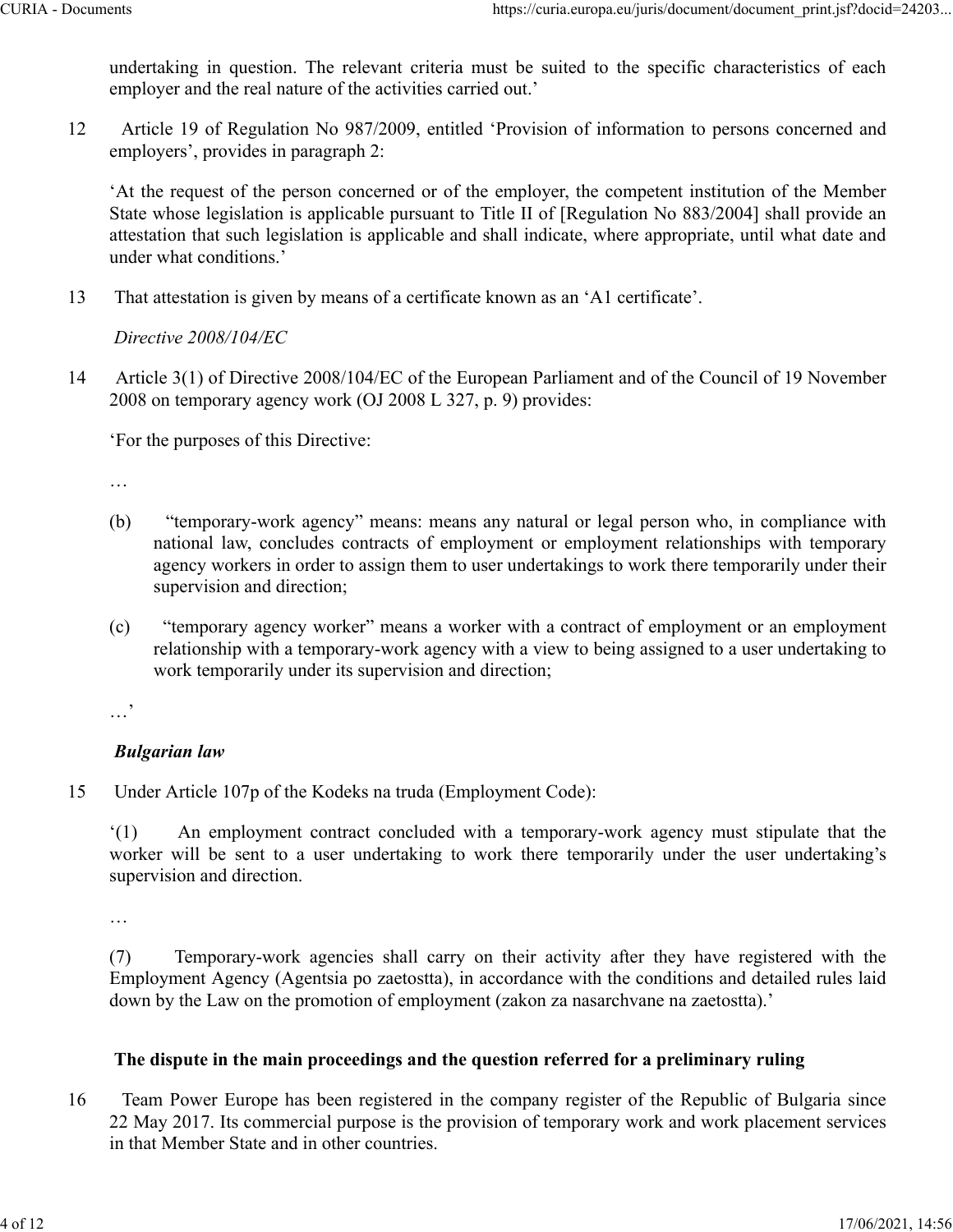- 17 That undertaking is registered with the Bulgarian Employment Agency as a temporary-work agency, in accordance with the certificate issued by the Ministry of Labour and Social Policy, and holds official authorisation to place staff in Germany under a permit issued by the Agentur für Arbeit Düsseldorf (Employment Agency, Düsseldorf, Germany), which is part of the Bundesagentur für Arbeit (Federal Employment Agency, Germany).
- 18 On 8 October 2018, Team Power Europe concluded a contract of employment with a Bulgarian national pursuant to which the latter was assigned to a user undertaking established in Germany. The letter of assignment, dated the same day, stated that the worker would carry out his work under the direction and supervision of the user undertaking during the period from 15 October to 21 December 2018.
- 19 On 9 May 2019, Team Power Europe applied to the revenue service of the Teritorialna direktsiya Varna na Natsionalna agentsia za prihodite (Territorial Directorate for the City of Varna of the National Revenue Agency, Bulgaria) for the issue of an A1 certificate, certifying that the Bulgarian legislation was applicable to the worker in question during the period of assignment.
- 20 By its decision of 30 May 2019, that service rejected the application on the ground that the situation at issue in the main proceedings did not fall within the scope of Article 12(1) of Regulation No 883/2004. It took the view, first, that the direct relationship between Team Power Europe and the worker in question had not been maintained and, second, that that undertaking did not carry on any substantial activity in Bulgaria.
- 21 In order to reach that conclusion on the latter point, that service relied on various factors. First, the contract between Team Power Europe and the user undertaking in question had been concluded in accordance with the conditions and terms of German law. Secondly, Team Power Europe refers in that contract to authorisation not pursuant to its registration with the Bulgarian Employment Agency, but to the permit for the placement of staff issued by the competent German authorities. Thirdly, it does not employ, with the exception of administrative and managerial staff, workers in Bulgaria. Fourthly, Team Power Europe's entire turnover is derived from the activities undertaken by temporary agency workers assigned to Germany. Fifthly, Team Power Europe makes declarations for the purposes of value added tax (VAT) only in respect of supplies of services performed within the territory of a Member State other than that in which it is established. Finally, sixthly, no contract concluded with operators carrying on an activity in Bulgaria had been produced and no temporary work services had been provided in that territory.
- 22 By decision of 11 June 2019, the Director rejected the administrative complaint lodged by Team Power Europe against the revenue service's decision of 30 May 2019.
- 23 Team Power Europe then brought a court action before the Administrativen sad Varna (Administrative Court, Varna, Bulgaria), seeking annulment of the Director's decision.
- 24 In support of that action, Team Power Europe submitted that the worker in question in the main proceedings fell within the scope of application of Article 12(1) of Regulation No 883/2004 and fulfilled the conditions to which the issue of an A1 certificate is subject under that provision. As regards, more specifically, the question whether it normally carries out its activities on the Bulgarian territory, Team Power Europe submits that it carries out the substantial activities of selection, recruitment and maintenance of social security cover of temporary agency workers on that territory. That activity is not equivalent to the performance of purely internal management activities. Moreover, the fact that its turnover is generated through the performance of transactions made with user undertakings established in a Member State other than that in which it is established does not mean that it carries on its activities outside that Member State.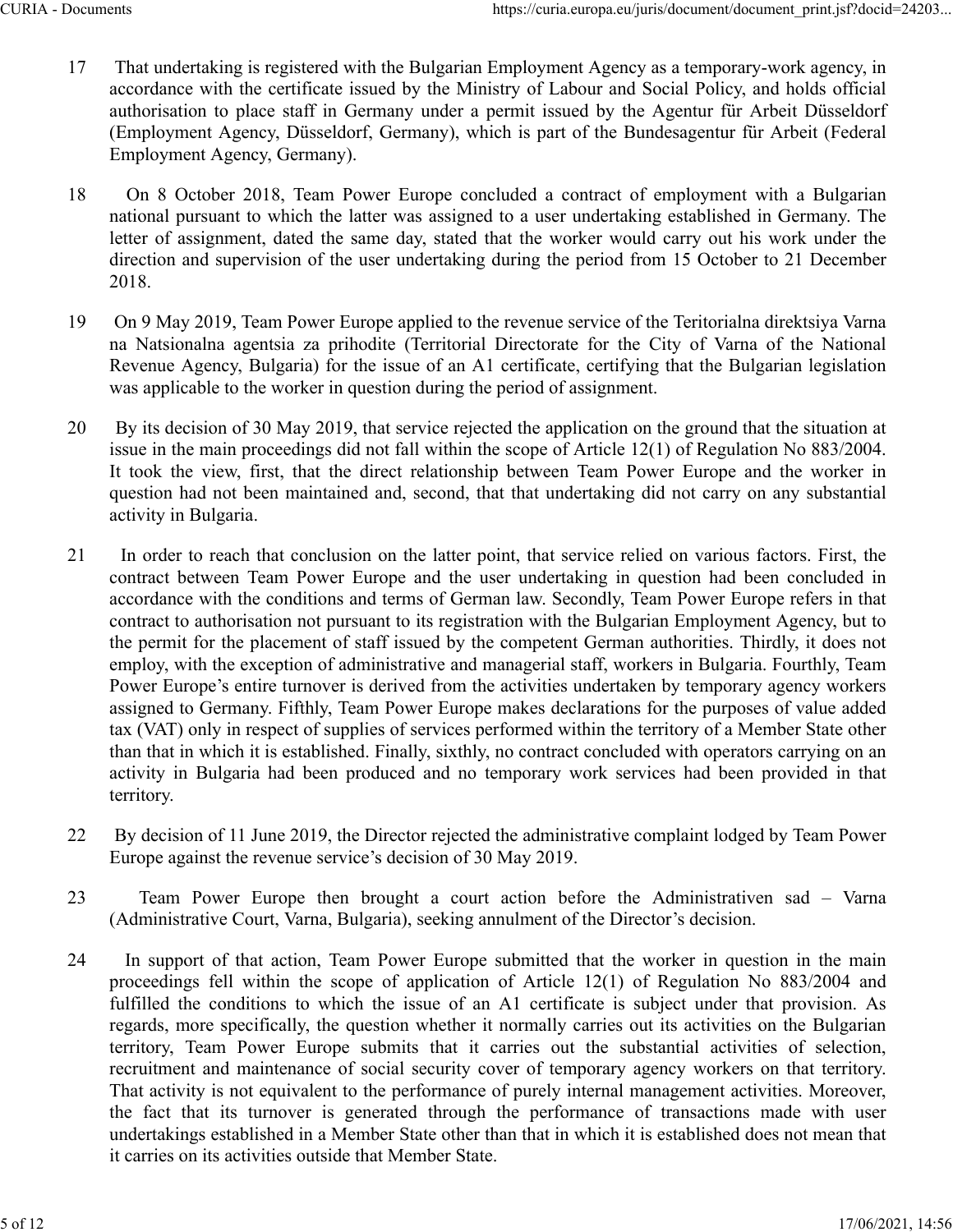- 25 For his part, the Director submits that the situation at issue in the main proceedings does not fall within the scope of Article 12(1) of that regulation. In that regard, he points out, inter alia, that Team Power Europe employs exclusively administrative and managerial staff in Bulgaria, that all the income received by that undertaking comes from salaried activities carried out in Germany and that for VAT purposes that undertaking has made declarations only in respect of services supplied in the territory of the latter Member State.
- 26 The Administrativen sad Varna (Administrative Court, Varna), which adjudicates at last instance in matters of social security, observes that the parties to the main proceedings disagree, in particular, as to whether Team Power Europe carries out a substantial activity in Bulgaria, and that the applicability of Article 12(1) of Regulation No 883/2004 to the case depends on whether that requirement is met. In its own case-law, decisions diverge, depending on the formation of the court, as to the interpretation of that requirement, as set out in Article 14(2) of Regulation No 987/2009. That divergence concerns, in particular, the relevant criteria to be taken into account in order to assess whether a temporary-work agency ordinarily performs 'substantial activities' in the territory of the Member State in which it is established, within the meaning of the latter provision.
- 27 According to a first line of case-law, an undertaking in Team Power Europe's position should be regarded as carrying out such activities in Bulgaria. The selection, recruitment and supply of temporary agency workers, which are the main activities of a temporary-work agency, are carried out in that Member State. In addition, the employment contracts between that undertaking and those employees are concluded there, in accordance with Bulgarian law. The contracts between the temporary-work agency and the user undertakings to which those workers are assigned are also concluded in Bulgaria. In addition, that temporary-work agency receives all its income in that territory, even though the turnover is derived from transactions with user undertakings established in other Member States. It is, moreover, registered as a commercial company and registered for VAT in accordance with Bulgarian law.
- 28 According to a second line of case-law, an undertaking in Team Power Europe's position cannot be regarded as ordinarily performing a substantial activity in Bulgaria. Such an undertaking, even if it has its registered office and central administration in Bulgaria, employs only administrative and managerial staff in Bulgaria, which is sufficient in itself to exclude the application of the rules of EU law on the posting of workers. Moreover, all the temporary agency workers concerned were hired with a view to assigning them to user undertakings established in Germany, since Team Power Europe had not provided any temporary work services in Bulgaria during the period from 22 May 2017 to 29 May 2019. It follows that the entirety of the income and turnover achieved by that undertaking during that period is exclusively derived from activities performed in Germany. Furthermore, the contracts concluded with user undertakings are governed by German law and performed in Germany.
- 29 In the view of the referring court, the case-law of the Court resulting from the judgments of 17 December 1970, *Manpower* (35/70, EU:C:1970:120), and of 10 February 2000, *FTS* (C‑202/97, EU:C:2000:75), does not make it possible to decide between one or other of those sets of case-law, and, in particular, to answer the question whether, in the light of the criteria laid down by the Court in paragraphs 42 to 45 of the latter judgment, compliance with the rule laid down in Article 12(1) of Regulation No 883/2004, to which further detail is given in Article 14(2) of Regulation No 987/2009, according to which an employer must ordinarily perform substantial activities, other than purely internal management activities, in the territory of the Member State in which it is established, presupposes that the temporary-work agency carries out a substantial part of its activities of assigning temporary agency workers for the benefit of user undertakings established and operating in the same Member State as that in which it is itself established, or whether it suffices for that undertaking merely to be registered in that Member State and to conclude employment contracts there with a view to assigning those workers to user undertakings established in other Member States.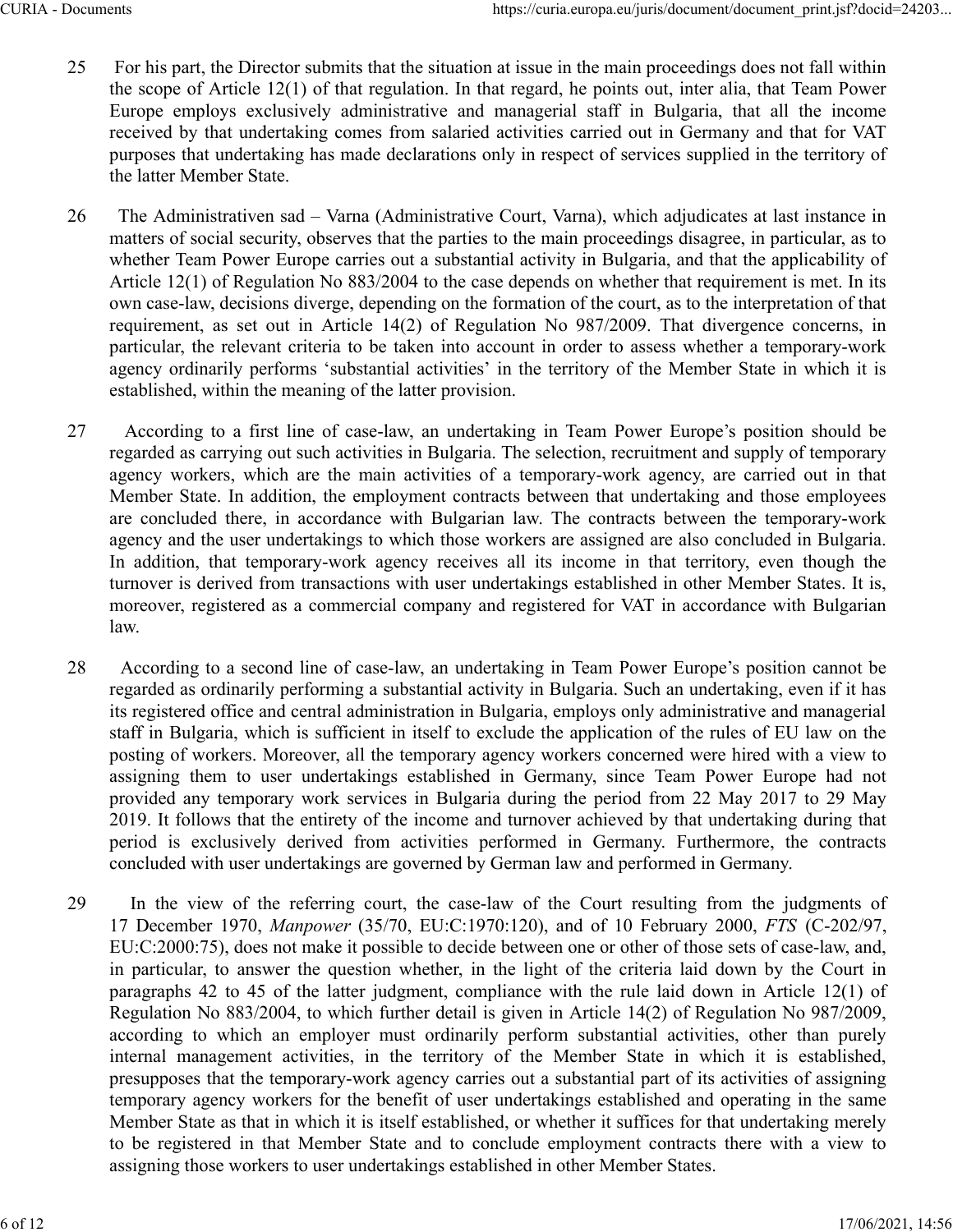30 In those circumstances, the Administrativen sad – Varna (Administrative Court, Varna) decided to stay the proceedings and to refer the following question to the Court of Justice for a preliminary ruling:

'Is Article 14(2) of Regulation No 987/2009 … to be interpreted as meaning that, in order for it to be possible to find that an undertaking engaged in providing temporary staff ordinarily performs its activities in the Member State in which it is established, a substantial part of its activity placing workers must be carried out for the benefit of user undertakings established in the same Member State?'

#### **Consideration of the question referred**

- 31 By its question, the referring court asks, in essence, whether Article 14(2) of Regulation No 987/2009 must be interpreted as meaning that a temporary-work agency established in a Member State must, in order for it to be considered that it 'normally carries out its activities', within the meaning of Article 12(1) of Regulation No 883/2004, in that Member State, carry out a significant part of its activities of assigning temporary agency workers for the benefit of user undertakings established and carrying out their activities in the territory of that Member State.
- 32 In that regard, it should be recalled that the provisions of Title II of Regulation No 883/2004, one of which is Article 12(1), constitute, according to the settled case-law of the Court, a complete and uniform system of conflict of laws rules. Those provisions are intended not only to prevent the simultaneous application of a number of national legislative systems and the complications which that might entail, but also to ensure that persons falling within the scope of that regulation are not left without social security protection because there is no legislation which is applicable to them. (see, to that effect, judgment of 16 July 2020, *AFMB and Other*s, C‑610/18, EU:C:2020:565, paragraph 40 and the case-law cited).
- 33 Accordingly, provided that a person falls within the scope *ratione personae* of Regulation No 883/2004, as that scope is defined in Article 2 thereof, the single legislation rule, laid down in Article 11(1) of that regulation is, in principle, applicable, and the national legislation applicable is to be determined in accordance with the provisions of Title II of that regulation (judgment of 16 July 2020, *AFMB and Other*s, C‑610/18, EU:C:2020:565, paragraph 41 and the case-law cited).
- 34 To that end, Article 11(3)(a) of Regulation No 883/2004 lays down the general rule that a person who pursues an activity as an employed person in the territory of a Member State is subject to the legislation of that State (judgment of 16 July 2020, *AFMB and Others*, C‑610/18, EU:C:2020:565, paragraph 42).
- 35 The general rule is, however, stated to be 'subject to Articles 12 to 16' of Regulation No 883/2004. In certain specific situations, the unrestricted application of the general rule laid down in Article 11(3)(a) of that regulation might in fact create, rather than prevent, administrative complications for workers as well as for employers and social security authorities, which could impede the freedom of movement of the persons covered by that regulation (judgment of 16 July 2020, *AFMB and Others*, C‑610/18, EU:C:2020:565, paragraph 43 and the case-law cited).
- 36 One of those specific situations is that which is the subject of Article 12 of Regulation No 883/2004. According to paragraph 1 of that article, a person who pursues an activity as an employed person in a Member State on behalf of an employer 'which normally carries out its activities there' and who is posted by that employer to perform work on that employer's behalf in another Member State remains subject to the legislation of the first Member State, provided that the anticipated duration of such work does not exceed 24 months and that he or she is not sent to replace another posted person.
- 37 Therefore, a posted worker whose employer has a particular connection with the Member State in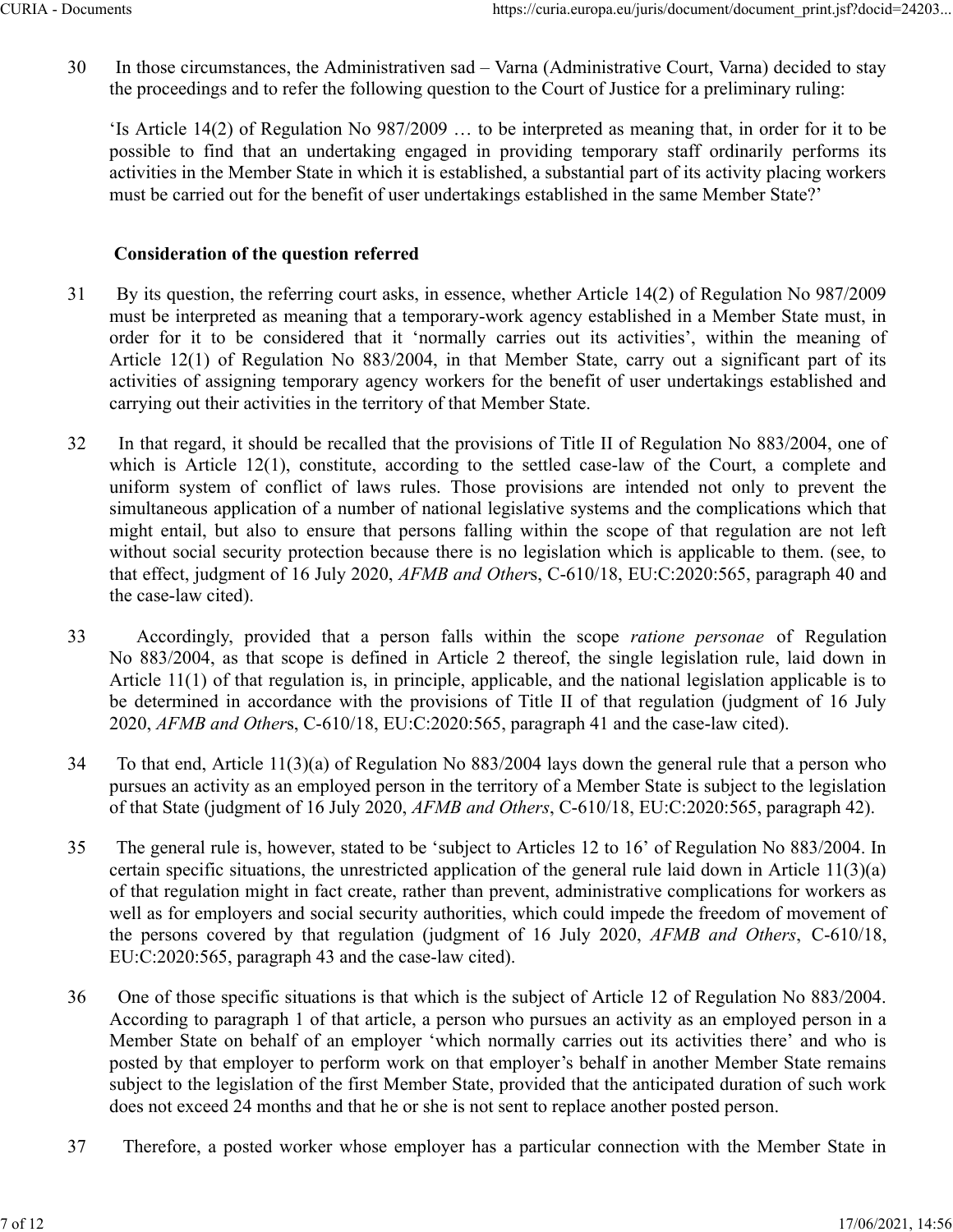which it is established, in that it 'normally carries out its activities' in that Member State, may be covered by that provision.

- 38 Article 14(2) of Regulation No 987/2009 states that the latter terms are to be understood as referring to an employer 'that ordinarily performs substantial activities, other than purely internal management activities, in the territory of the Member State in which it is established' and as 'taking account of all criteria characterising the activities carried out by the undertaking in question', criteria which 'must be suited to the specific characteristics of each employer and the real nature of the activities carried out'.
- 39 In paragraphs 42 and 43 of the judgment of 10 February 2000, *FTS* (C‑202/97, EU:C:2000:75), the Court, interpreting Article 14(1)(a) of Regulation No 1408/71, which was replaced by Article 12(1) of Regulation No 883/2004, held that only an undertaking engaged in providing temporary personnel which habitually carries out significant activities in the Member State in which it is established can benefit from the special rule laid down in Article 14(1)(a) and that, in order to determine whether that is the case, the competent institution of that Member State must examine all the criteria characterising the activities carried on by that undertaking. The Court stated that those criteria include, inter alia, the place where the undertaking has its seat and administration, the number of administrative staff working in the Member State in which it is established and in the other Member State, the place where posted workers are recruited and the place where the majority of contracts with clients are concluded, the law applicable to the employment contracts concluded by the undertaking with its workers, on the one hand, and with its clients, on the other hand, and the turnover during an appropriately typical period in each Member State concerned, it being understood that that list cannot be exhaustive and that the choice of criteria must be tailored to each specific case.
- 40 However, as the Advocate General observed, in essence, in points 54 and 55 of his Opinion, those criteria do not make it possible to give a precise answer the question raised by the referring court in the present case.
- 41 Those criteria were provided by the Court, as is apparent in particular from paragraphs 11 and 15 of the judgment of 10 February 2000, *FTS* (C-202/97, EU:C:2000:75), in a different context from that of the main proceedings, since the case which gave rise to that judgment concerned a temporary-work agency which, it was common ground, was engaged in the placement of temporary staff both in the Member State in which it was established and in another Member State. From that perspective, the criteria recalled in paragraph 39 above sought to identify, for the purposes of determining the social security legislation applicable, the Member State with which that undertaking had the closest links.
- 42 By contrast, it is apparent from the documents before the Court in the present case that Team Power Europe assigns temporary workers only to user undertakings established in a Member State other than that in which it is established. It is in that context that the present question referred for a preliminary ruling arises, which seeks to determine which types of activities a temporary-work agency must perform to a significant extent in the Member State in which it is established in order to be regarded as ordinarily performing, in that Member State, 'substantial activities, other than purely internal management activities', within the meaning of Article 14(2) of Regulation No 987/2009, and therefore as falling within the scope of Article 12(1) of Regulation No 883/2004.
- 43 In accordance with the Court's settled case-law, when interpreting a provision of EU law it is necessary to consider not only its wording, but also its context and the objectives pursued by the rules of which it is part (see, inter alia, judgment of 6 October 2020, *Jobcenter Krefeld*, C‑181/19, EU:C:2020:794, paragraph 61 and the case-law cited).
- 44 As regards, in the first place, the wording of Article 14(2) of Regulation No 987/2009, it is apparent from that provision that, in order to determine whether an undertaking ordinarily performs 'substantial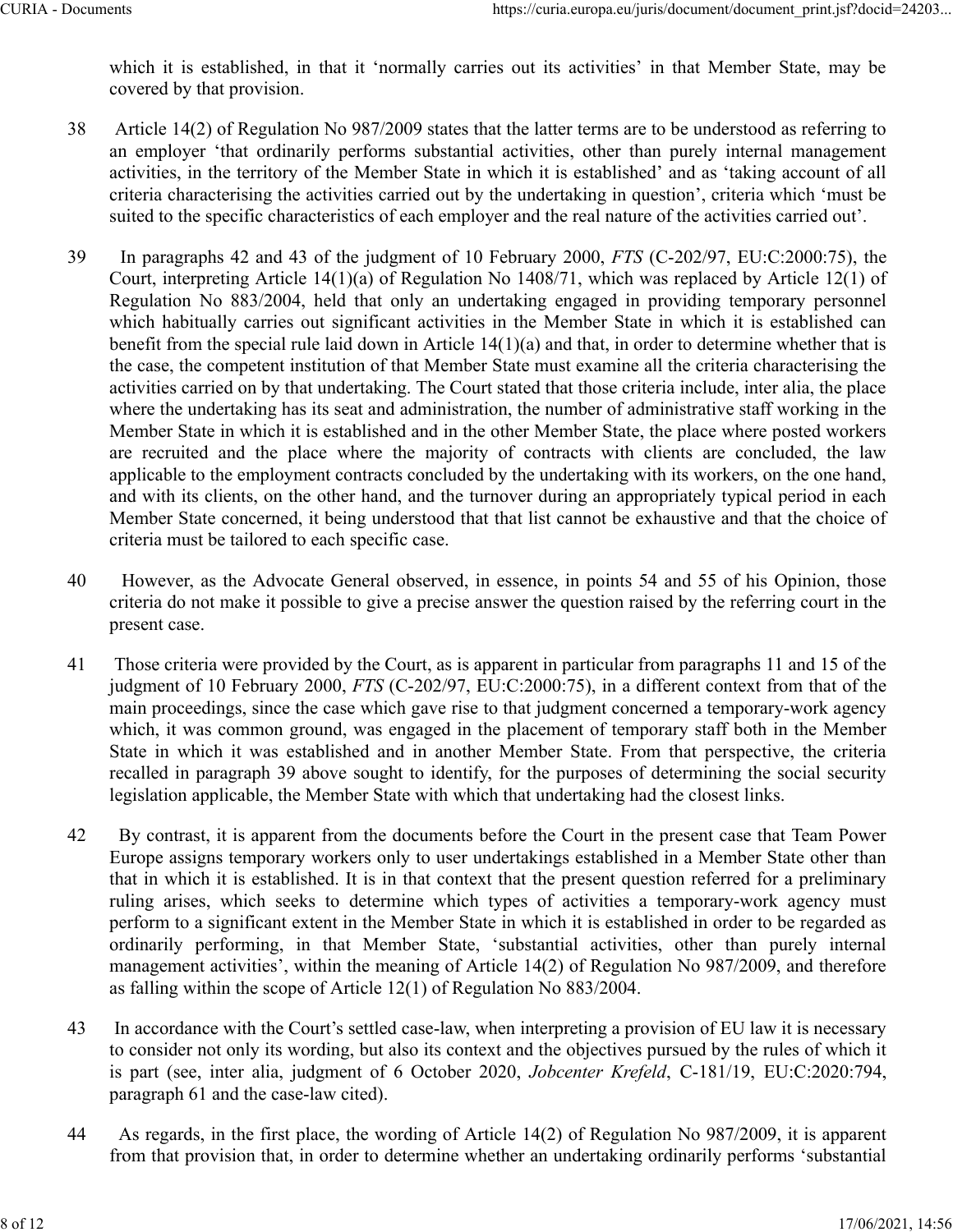activities, other than purely internal management activities', in the Member State in which it is established, account must be taken, as has been stated in paragraph 38 of this judgment, of all criteria characterising the activities performed by the undertaking in question, which must be suited to the specific characteristics of each employer and the real nature of the activities carried out.

- 45 In that regard, as regards a temporary-work agency, such as that at issue in the main proceedings, it is common ground between all the interested parties which participated in the procedure before the Court that such an undertaking is characterised by the fact that it performs a set of activities consisting in the selection, recruitment and assignment of temporary agency workers to user undertakings.
- 46 It must be noted that those activities, in particular those relating to the selection and recruitment of temporary agency workers, cannot be regarded as 'purely internal management activities' within the meaning of Article 14(2) of Regulation No 987/2009. That concept covers only activities of an exclusively managerial nature which are intended to ensure the effective internal functioning of the undertaking.
- 47 That said, it must be determined whether, in order for a temporary-work agency to fall within the scope of that provision, it is sufficient that that undertaking perform to a significant extent, in the Member State in which it is established, activities of selecting and recruiting temporary agency workers or whether it must also perform to a significant extent activities of assigning such workers within that Member State.
- 48 In that regard, it should be noted that, although the activities of selecting and recruiting temporary agency workers are of particular importance for temporary-work agencies, the sole purpose of those activities is the subsequent assignment by the agencies of such workers to user undertakings.
- 49 In particular, it should be noted, in that regard, that, although the selection and recruitment of temporary agency workers contribute to generating the turnover achieved by a temporary-work agency, since those activities constitute an essential prerequisite for the subsequent assignment of such workers, it is only the assignment of those workers to user undertakings, in performance of the contracts concluded with those undertakings for that purpose, that actually generates that turnover. Indeed, as Team Power Europe stated in its written observations and at the hearing, the income of such an undertaking depends on the amount of remuneration paid to temporary workers who have been made available to user undertakings.
- 50 It follows that a temporary-work agency which, like Team Power Europe, performs its activities of selecting and recruiting temporary agency workers in the Member State in which it is established can be regarded as performing 'substantial activities' in that Member State, within the meaning of Article 14(2) of Regulation No 987/2009, read in conjunction with Article 12(1) of Regulation No 883/2004, only if it also carries out there, to a significant extent, the activities of assigning those workers for the benefit of user undertakings established and performing their activities in the same Member State.
- 51 That interpretation is corroborated, in the second place, by the context of Article 14(2) of Regulation No 987/2009.
- 52 It must be borne in mind that that provision, in so far as it seeks to define the scope of Article 12(1) of Regulation No 883/2004, which constitutes a derogation from the general rule laid down in Article 11(3)(a) of Regulation No 883/2004, must be interpreted strictly (see, to that effect, judgment of 6 September 2018, *Alpenrind and Others*, C‑527/16, EU:C:2018:669, paragraph 95).
- 53 In those circumstances, that rule of derogation cannot apply to a temporary-work agency which,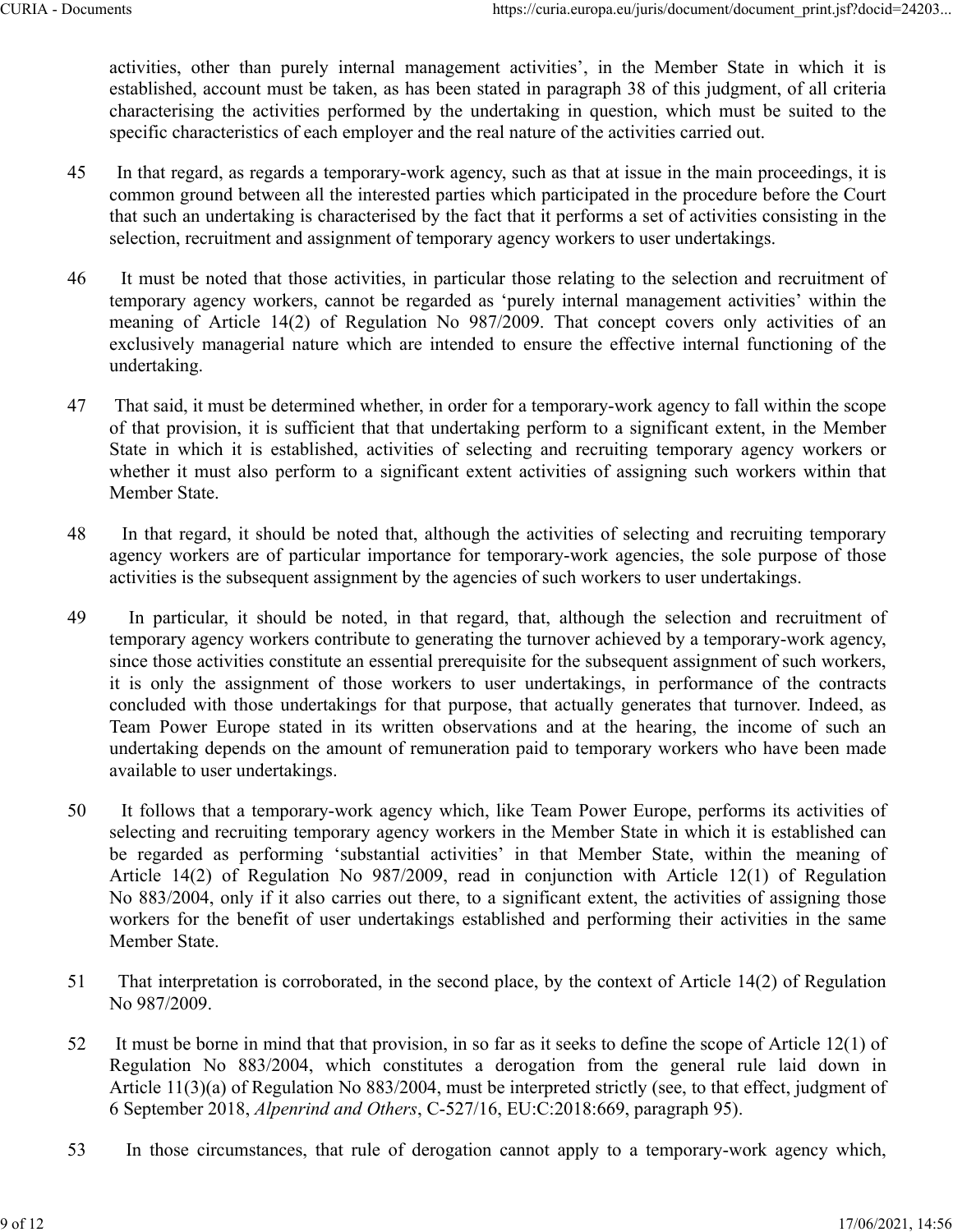although it carries out, in the Member State in which it is established, the selection and recruitment of temporary agency workers, it either does not – or, at most, does so to a negligible extent – assign such workers to user undertakings which are also established there. The application of that rule of derogation to a temporary-work agency would have the consequence of placing within its scope of application workers selected and recruited by that undertaking who perform their activities mainly, if not exclusively, in a Member State other than that in which that undertaking is established, which would be the case even though that rule is intended to apply only to situations in which an employee performs, for a limited period, his or her activities in a Member State other than that in which his or her employer normally carries out its activities.

- 54 Furthermore, it should be noted that Directive 2008/104, which specifically covers temporary agency work, defines, in Article 3(1)(b), 'temporary-work agency' as meaning any natural or legal person who, in compliance with national law, concludes contracts of employment or employment relationships with temporary agency workers 'in order to' assign them to user undertakings to work there temporarily under the supervision and direction of those undertakings.
- 55 Article 3(1)(c) of that directive defines a 'temporary agency worker' as a worker with a contract of employment or an employment relationship with a temporary-work agency 'with a view' to being assigned to a user undertaking to work temporarily under its supervision and direction.
- 56 Those definitions, by making apparent the purpose of the activity of a temporary-work agency undertaking, which consists of assigning temporary agency workers to user undertakings, also support the interpretation that such an undertaking cannot be regarded as carrying out, in the Member State in which it is established, 'substantial activities' within the meaning of Article 14(2) of Regulation No 987/2009, unless it performs there, to a significant extent, the activities of assigning workers for the benefit of user undertakings established and performing their activities in the same Member State.
- 57 The foregoing interpretation is supported, in the third place, by the objective pursued by both Article 14(2) of Regulation No 987/2009 and the EU legislation of which that provision forms part.
- 58 In that regard, it should be recalled that Regulation No 883/2004, the detailed rules for the application of which are laid down in Regulation No 987/2009, seeks, as is apparent from recitals 1 and 45 thereof and from Article 42 EC, now Article 48 TFEU, on the basis inter alia of which it was adopted, to ensure the free movement of workers within the European Union, while respecting the special characteristics of national social security legislation, and to coordinate Member States' social security systems in order to guarantee that the right to free movement of persons can be exercised effectively and, thereby, to contribute towards improving the standard of living and conditions of employment of persons who move within the European Union (see, to that effect, judgment of 16 July 2020, *AFMB and Other*s, C‑610/18, EU:C:2020:565, paragraph 63 and the case-law cited).
- 59 While one of the aims of Article 12(1) of Regulation No 883/2004, the scope of which is defined in Article 14(2) of Regulation No 987/2009, is to promote freedom to provide services guaranteed by Articles 56 to 62 TFEU for the benefit of undertakings which avail themselves of it by sending workers to Member States other than that in which they are established, that provision also pursues the aim referred to in the preceding paragraph, as is apparent from paragraphs 34 to 36 of this judgment, by laying down a rule derogating from the rule of the Member State of employment, laid down in Article 11(3)(a) of Regulation No 883/2004, in order to avoid the complications which might result from the application of that latter rule and thus to overcome obstacles likely to impede freedom of movement for workers (see, to that effect, judgment of 25 October 2018, Walltopia, C-451/17, EU:C:2018:861, paragraphs 37 and 38 and the case-law cited).
- 60 In particular, in order to prevent an undertaking established in a Member State from being obliged to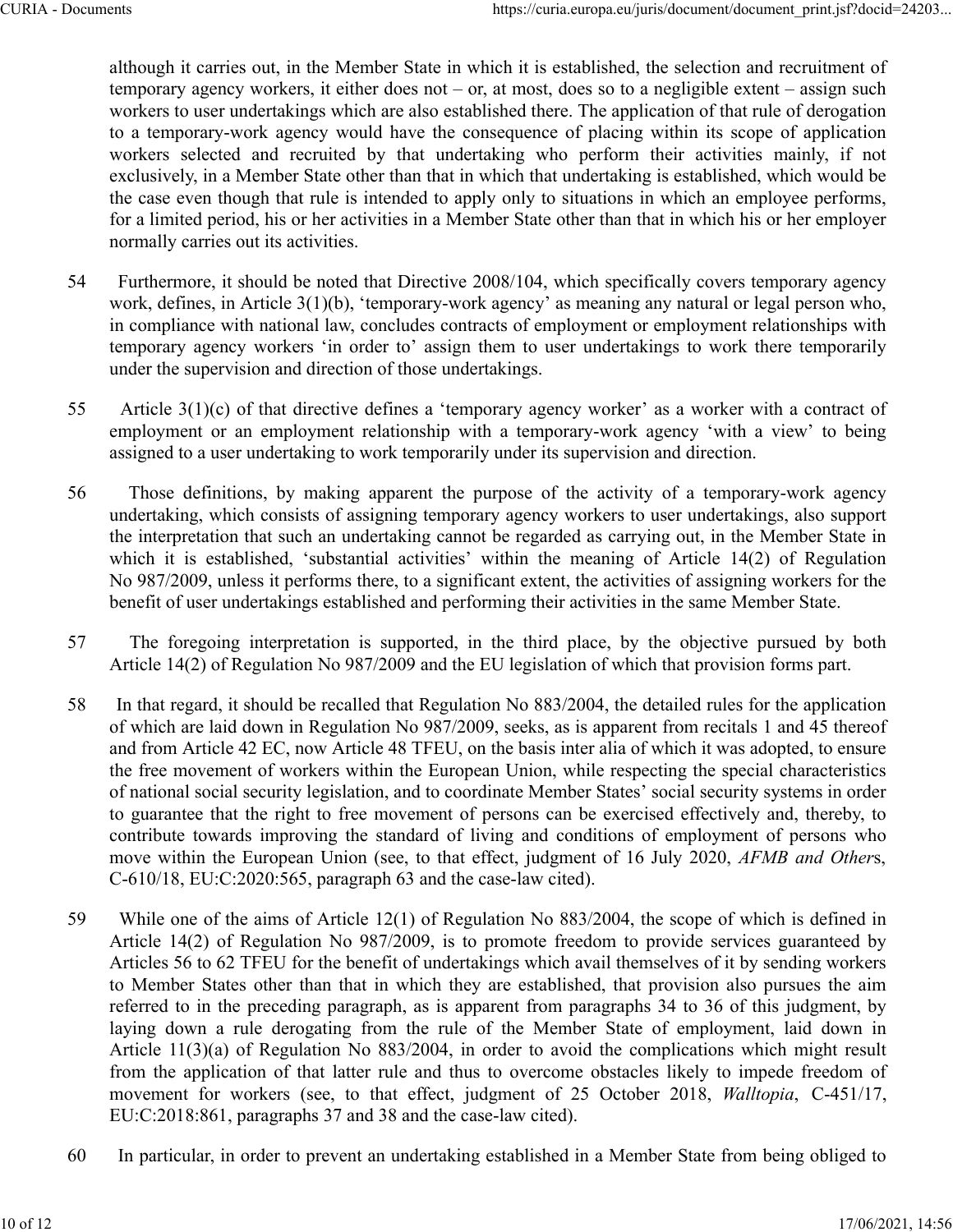register its workers, normally subject to the social security legislation of that State, with the social security system of another Member State where they are sent to perform work of short duration, Article 12(1) of Regulation No 883/2004 allows the undertaking to keep its workers registered under the social security system of the first Member State (see judgment of 25 October 2018, *Walltopia*, C‑451/17, EU:C:2018:861, paragraph 39 and the case-law cited).

- 61 In providing for such a derogation, the EU legislature offers undertakings which exercise the freedom to provide services guaranteed by the Treaty on the Functioning of the European Union an advantage as regards social security which does not follow from the mere exercise of that freedom.
- 62 However, to allow temporary-work agencies exercising the freedom to provide services to benefit from that advantage when they orientate their activities of supplying temporary agency workers exclusively or mainly to one or more Member States other than that in which they are established would be likely to encourage those undertakings to choose the Member State in which they wish establish themselves on the basis of the latter's social security legislation with the sole aim of benefiting from the legislation which is most favourable to them in that field, and thus to allow 'forum shopping'.
- 63 It is true that Regulation No 883/2004 merely establishes a system for the coordination of the social security legislation of the Member States without harmonising that legislation and that it is inherent in such a system that differences may remain between their social security rules, not least with regard to the level of social contributions to be paid in respect of a given activity (judgment of 16 July 2020, *AFMB and Other*s, C‑610/18, EU:C:2020:565, paragraph 68 and the case-law cited).
- 64 However, the objective of those regulations which is to promote the freedom of movement for workers, and, in the case of the posting of workers, the freedom to provide services, by offering an advantage in the matter of social security to undertakings exercising those freedoms – might be undermined if the interpretation of Article 14(2) of Regulation No 987/2009 were to make it easier for those undertakings to use EU legislation on that subject with the sole aim of exploiting the differences between the national social security systems. In particular, such exploitation of that legislation would be likely to have a 'race to the bottom' effect on the social security systems of the Member States or might even lead to a reduction in the level of protection that they offer.
- 65 Furthermore, by allowing temporary-work agencies to take advantage of the differences between the social security systems of the Member States, an interpretation of Article 12(1) of Regulation No 883/2004 and Article 14(2) of Regulation No 987/2009 according to which temporary agency workers recruited by those undertakings remain affiliated to the social security system of the Member State in which those undertakings are established, even though they do not carry out any significant activity assigning those workers to user undertakings that are also established there, would have the effect of creating a distortion of competition between the various possible modes of employment in favour of recourse to temporary agency work as opposed to undertakings directly recruiting their workers, who would be affiliated to the social security system of the Member State in which they work.
- 66 It follows that, although a temporary-work agency which carries out its activities of assigning temporary agency workers exclusively or mainly to user undertakings established in a Member State other than that in which it is established is entitled to rely on the freedom to provide services guaranteed by the Treaty on the Functioning of the European Union, such an undertaking cannot, by contrast, benefit from the advantage offered, in the matter of social security, by Article 12(1) of Regulation No 883/2004, which consists in keeping those workers affiliated to the legislation of the Member State in which it is established, since that advantage is subject to the exercise by that undertaking of a significant part of its activities of assigning workers for the benefit of user undertakings established and carrying out its activities in the territory of the Member State in which it is itself established.